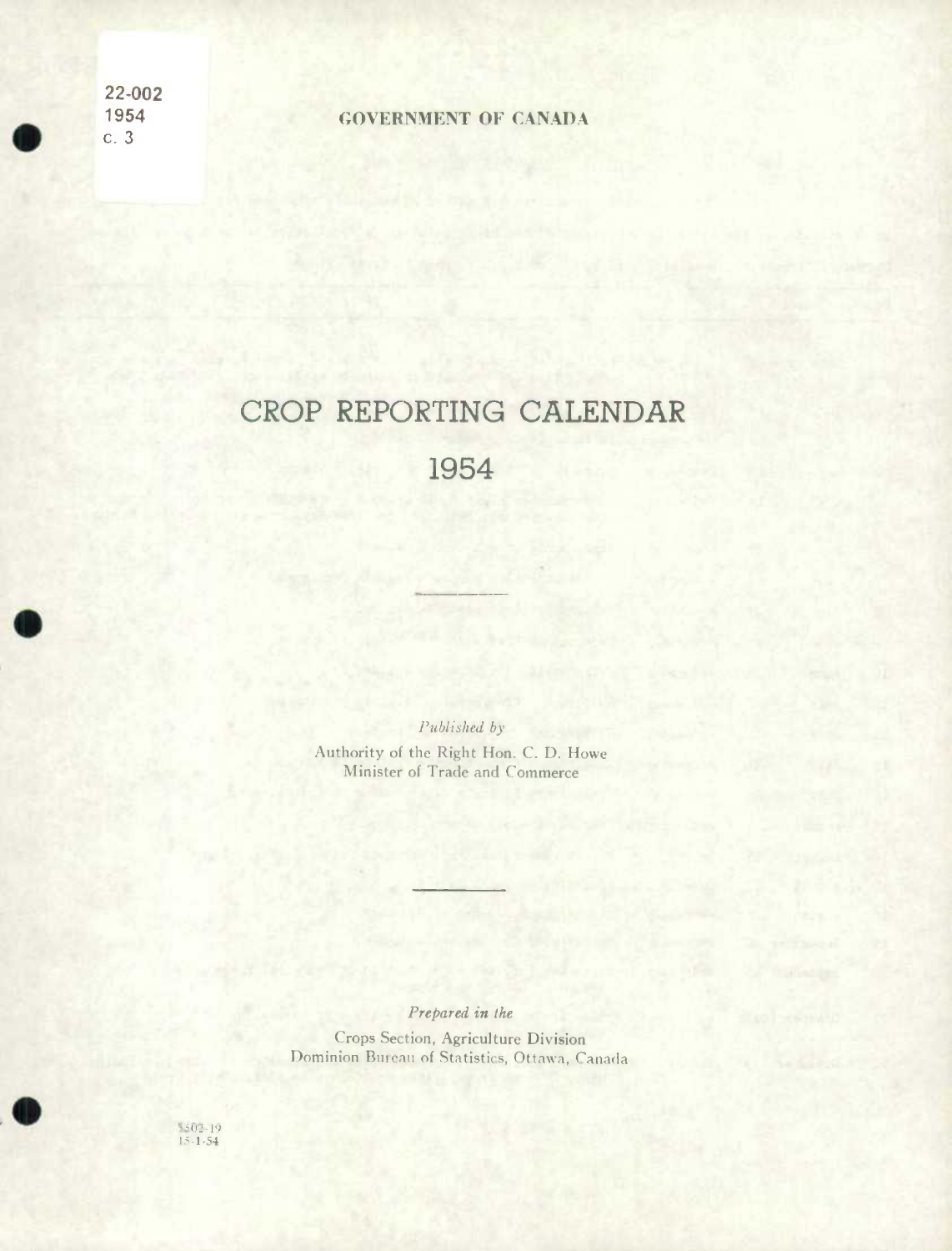#### CROP REPORT



.

..

Note:- The dates of issue and subject matter of regularly scheduled field crop reports to be released by the Agriculture Division of the Dominion Bureau of Statistics during *1954* are listed below. All reports issued at 3 p.m. E.S.T. or E.D.S.T. when in force.

| No.            | Date           |                | Day                      | Title                                                                                                                                       |  |  |  |  |  |  |  |  |
|----------------|----------------|----------------|--------------------------|---------------------------------------------------------------------------------------------------------------------------------------------|--|--|--|--|--|--|--|--|
|                | 1954           |                |                          |                                                                                                                                             |  |  |  |  |  |  |  |  |
| ı              | Date uncertain |                |                          | Revised Estimate of Value of 1952 Field Crops; Revised Estimate of<br>Production and Preliminary Estimate of Value of 1953 Field Crops.     |  |  |  |  |  |  |  |  |
| $\overline{c}$ | April          | 15             | Thursday                 | Stocks of Grain at March 31.                                                                                                                |  |  |  |  |  |  |  |  |
| 3              | May            | $\overline{5}$ | Wednesday                | Telegraphic Crop Report - Canada.                                                                                                           |  |  |  |  |  |  |  |  |
| 4              | May            | 12             | Wednesday                | Telegraphic Crop Report - Prairie Provinces.                                                                                                |  |  |  |  |  |  |  |  |
| 5              | May            | 19             | Wednesday                | Intentions to Plant Field Crops. Winterkilling and Spring Condition<br>of Winter Wheat, Fall Rye, and Tame Hay. Progress of Spring Seeding. |  |  |  |  |  |  |  |  |
| 6              | May            | 26             | Wednesday                | Telegraphic Crop Report - Canada.                                                                                                           |  |  |  |  |  |  |  |  |
| 7              | June           | $\overline{2}$ | Wednesday                | Telegraphic Crop Report - Prairie Provinces.                                                                                                |  |  |  |  |  |  |  |  |
| 8              | June           | 9              | Wednesday                | Telegraphic Crop Report - Canada.                                                                                                           |  |  |  |  |  |  |  |  |
| 9              | June           | 16             | Wednesday                | Telegraphic Crop Report - Prairie Provinces.                                                                                                |  |  |  |  |  |  |  |  |
| 10             | June           | 30             | Wednesday                | Telegraphic Crop Report - Canada.                                                                                                           |  |  |  |  |  |  |  |  |
| 11             | July           | $\overline{7}$ | Wednesday                | Telegraphic Crop Report - Prairie Provinces.                                                                                                |  |  |  |  |  |  |  |  |
| 12             | July           | 14             | Wednesday                | Telegraphic Crop Report - Canada.                                                                                                           |  |  |  |  |  |  |  |  |
| 13             | July           | 21             | Wednesday                | Telegraphic Crop Report - Prairie Provinces.                                                                                                |  |  |  |  |  |  |  |  |
| 14             | July           | 28             | Wednesday                | Preliminary Estimate of Area Sown to Field Crops.                                                                                           |  |  |  |  |  |  |  |  |
| 15             | August         | 4              | Wednesday                | Telegraphic Crop Report - Canada.                                                                                                           |  |  |  |  |  |  |  |  |
| 16             | August         | 13             | Friday                   | August Forecast of Production of Principal Field Crops.                                                                                     |  |  |  |  |  |  |  |  |
| $17 \,$        | August         | 17             | Tuesday                  | Stocks of Grain at July 31.                                                                                                                 |  |  |  |  |  |  |  |  |
| 18             | August         | 18             | Wednesday                | Telegraphic Crop Report - Canada.                                                                                                           |  |  |  |  |  |  |  |  |
| 19             | September 8    |                | Wednesday                | Telegraphic Crop Report - Canada.                                                                                                           |  |  |  |  |  |  |  |  |
| 20             | September 15   |                | Wednesday                | September Forecast of Production of Principal Field Crops,<br>including Late-sown Crops.                                                    |  |  |  |  |  |  |  |  |
| 21             |                |                | October (date uncertain) | Telegraphic Crop Report on Progress of Harvesting in<br>Western Canada.                                                                     |  |  |  |  |  |  |  |  |
| 22             | November       | 5              | Friday                   | November Estimate of Production of Principal Field Crops, including<br>minor Oilseed Crops. Area and Condition of Fall-sown Crops.          |  |  |  |  |  |  |  |  |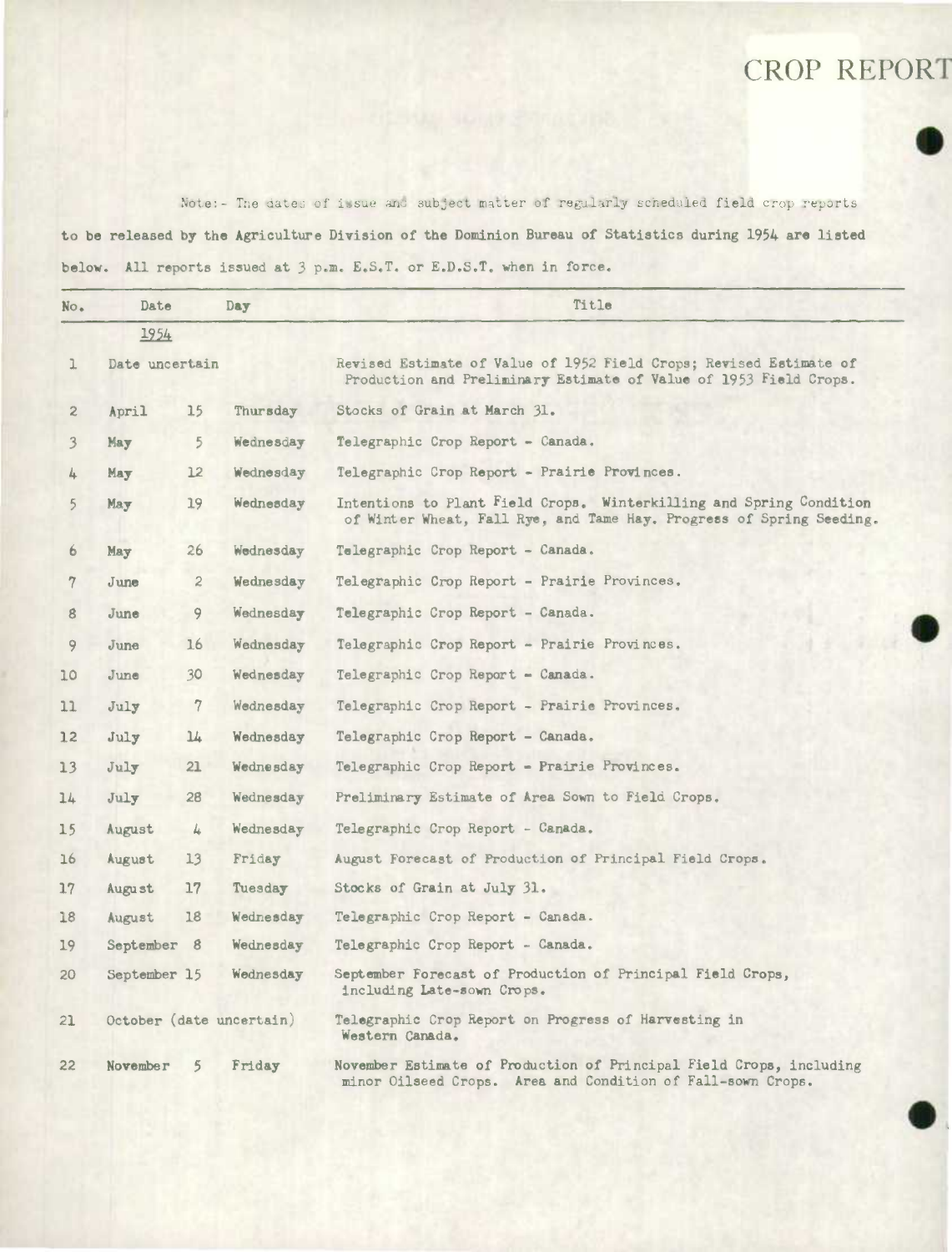# G CALENDAR .

1954

|                  |                |                |                |                |                         |                         |                                                                   | JANUARY FEBRUARY MARCH |                      |                |                          |                              |                           |                      |              |                |                      |                |                         |                          |  |
|------------------|----------------|----------------|----------------|----------------|-------------------------|-------------------------|-------------------------------------------------------------------|------------------------|----------------------|----------------|--------------------------|------------------------------|---------------------------|----------------------|--------------|----------------|----------------------|----------------|-------------------------|--------------------------|--|
|                  | S M            | $\mathbb T$    | W              | $\mathbb T$    | $\mathbf{F}$            |                         | S S M T                                                           |                        |                      | W              |                          |                              |                           | <b>TFSSMT</b>        |              |                | W                    | $\mathbb T$    | FS                      |                          |  |
|                  | and it         | $\mathbf{m}$   | m.             |                | $\mathbf{I}$            | $\overline{2}$          | $\blacksquare$                                                    | $\mathbf{1}$           | $\overline{2}$       | 3              | $\overline{4}$           | 5 <sup>1</sup>               | 6                         |                      | $-1$         | 2 <sup>1</sup> | $\bf{3}$             | $\overline{4}$ | 5 <sup>1</sup>          | 6                        |  |
| $\mathbf{3}$     | $\overline{4}$ | $\overline{5}$ | 6              | $\overline{z}$ | 8                       | $\overline{\mathbf{9}}$ | $\overline{7}$                                                    | $\mathbf{R}$           | 9                    | 10             | Ш                        | 12                           | <b>13</b>                 | $\mathbf{7}$         | 8            | $\mathbf{9}$   | 10                   |                | 12 13                   |                          |  |
| 10               | -11            | 12             | 13             | $\mathbb{I}4$  | 15                      | 16                      | <b>14 15</b>                                                      |                        | 16                   | 17             | $\blacksquare$           | <b>19</b>                    | 20                        | <b>14 15</b>         |              | <b>16</b>      | 17                   | <b>18</b>      |                         | <b>19 20</b>             |  |
|                  | 17 18          | 19             | 20             | 21             | 22                      | 23                      |                                                                   |                        | 21 22 23 24 25 26    |                |                          |                              | 27                        |                      |              |                | 21 22 23 24 25 26 27 |                |                         |                          |  |
|                  |                |                |                | 24 25 26 27 28 | 29                      | 30                      | 28                                                                | $\sim$ 10 $\,$         |                      |                | $\overline{\phantom{a}}$ |                              | $\blacksquare$            |                      | 28 29        |                | 30 31                | $\sim$         |                         |                          |  |
| $31 -$           |                |                |                |                | in.                     | $\equiv$                | $-$                                                               | $\sim$                 |                      |                | $\mathbf{m}$             |                              | $\blacksquare$            | $\sim$               | $\sim$       |                |                      |                |                         |                          |  |
| APRIL            |                |                |                |                |                         |                         | MAY                                                               |                        |                      |                |                          |                              |                           | JUNE                 |              |                |                      |                |                         |                          |  |
| S.               | M T            |                | W              | $\mathbb T$    | $\mathbf{F}$            | S                       |                                                                   | S M                    |                      | T W            | $\mathbb T$              |                              | $F$ S                     | s                    | M            | $\mathbb T$    | W                    | T              |                         | F S                      |  |
|                  |                |                |                | L              | $2^{\circ}$             | 3                       | $\mathbf{m}$ .                                                    | $\blacksquare$         | $\blacksquare$       | $\equiv$       | $\blacksquare$           |                              | $-1$                      | $\sim$               |              | $\mathbf{I}$   | $\overline{2}$       | 3              | $\overline{\mathbf{4}}$ | $5\overline{ }$          |  |
| $\mathbf{d}$     | $\overline{5}$ | 6              | 7              | 8              | 9                       | 10                      | 2 <sup>1</sup>                                                    | $\mathbf{3}$           | $\blacktriangleleft$ | 5 <sup>5</sup> | 6                        | $7 -$                        | 8                         | 6                    | $\mathbf 7$  | 8              |                      | $9 = 10$       | $\mathbf{H}$            | 12                       |  |
| $\mathbf{H}$     | 12             | <b>13</b>      | 14             | 15 16          |                         | 17                      | $\overline{\mathbf{9}}$                                           | 10                     |                      |                |                          | 12 13 14 15                  |                           | <b>13</b>            |              |                | 14 15 16 17 18 19    |                |                         |                          |  |
| 18               |                | <b>19 20</b>   |                |                |                         | 21 22 23 24             | <b>16</b>                                                         |                        | 17 18                |                |                          |                              | 19 20 21 22               |                      |              |                | 20 21 22 23 24 25 26 |                |                         |                          |  |
|                  |                |                | 25 26 27 28 29 |                | 30                      |                         | $-23\ \frac{24}{25}\ \frac{26}{27}\ \frac{27}{28}\ \frac{29}{29}$ |                        |                      |                |                          |                              |                           |                      |              |                | 27 28 29 30          | $\blacksquare$ | $\alpha$                | $\sim$                   |  |
|                  |                |                | $\equiv$       | $\equiv$       | $\equiv$                | $\sim$ $\sim$           |                                                                   | 30 31                  | $\qquad \qquad =$    | $\equiv$       |                          |                              | $\sim$                    | $\blacksquare$       |              |                |                      |                |                         |                          |  |
|                  |                |                |                |                |                         |                         | JULY AUGUST SEPTEMBER                                             |                        |                      |                |                          |                              |                           |                      |              |                |                      |                |                         |                          |  |
|                  | S M            | <b>T</b>       | W              | $\mathbb T$    |                         | F S                     | S M                                                               |                        | $\mathbb T$          | W              |                          |                              |                           | TFS SM               |              | $\mathbb T$    | W                    | $\mathbb T$    | F S                     |                          |  |
|                  |                |                |                | $\mathbf{I}$   | $\overline{2}$          | 3                       | $\mathbf{I}$                                                      | $\mathbf{2}$           | 3                    | $\overline{4}$ | 5 <sup>5</sup>           | 6                            | $\overline{7}$            | $\blacksquare$       | $\mathbf{m}$ |                | 1                    | $\overline{2}$ |                         | $3 \quad 4$              |  |
| $\blacktriangle$ | $\overline{5}$ | 6              |                | 8              | $\overline{\mathbf{9}}$ | 10                      | 8                                                                 | 9                      | 10                   |                |                          | 11 12 13 14                  |                           | $5 -$                | 6            | $\overline{z}$ | $\mathbf{R}$         | 9              | 10 11                   |                          |  |
| $\mathbf{H}$     | <b>12 13</b>   |                |                | 15             | 16                      | $\mathbf{17}$           | 15                                                                | 16                     | 17 18 19 20 21       |                |                          |                              |                           |                      |              |                | 12 13 14 15          |                | 16 17 18                |                          |  |
| 18               |                |                |                |                |                         | 19 20 21 22 23 24       |                                                                   |                        |                      |                |                          |                              | 22 23 24 25 26 27 28      | 19 20 21 22 23 24 25 |              |                |                      |                |                         |                          |  |
|                  |                |                |                |                |                         |                         | $25\ 26\ 27\ 28\ 29\ 30\ 31\ 29\ 30\ 31\ \ldots$                  |                        |                      |                |                          |                              |                           | 26 27 28 29 30 -     |              |                |                      |                |                         | $\sim$                   |  |
|                  |                |                |                |                |                         |                         |                                                                   |                        |                      |                |                          |                              | OCTOBER NOVEMBER DECEMBER |                      |              |                |                      |                |                         |                          |  |
| S.               | M              | T              | W              | T              | F                       | S                       | S                                                                 | M                      | $\mathbb T$          | W              | $\mathbb T$              | $\mathbb{F}$                 | S                         | S                    | M            | $\mathbb T$    | W                    | $\mathbb T$    | $\mathbb{F}$            | S                        |  |
|                  |                |                |                |                |                         | $\boldsymbol{2}$        | $\qquad \qquad =$                                                 |                        | $\boldsymbol{2}$     | $\bf{3}$       | $\blacktriangle$         | $5-1$                        | 6                         | m                    | m,           |                |                      | $\mathbf{2}$   | $\bf{3}$                | $\overline{\mathbf{4}}$  |  |
| $\bf{3}$         | $\overline{4}$ | 5              |                | 7              | 8                       | $9\phantom{.0}$         | 7                                                                 | 8                      | $9\phantom{.}$       | 10             |                          | 11 12 13                     |                           | $\overline{5}$       | 6            | 7              | 8                    | 9              | 10                      |                          |  |
| 10               |                | 12             | 13             | 14             | 15                      | 16                      | 14                                                                | 15                     | 16                   | 17             | <b>18</b>                | 19 20                        |                           | 12                   | <b>13</b>    | 14             | 15                   | <b>16</b>      | 17 18                   |                          |  |
|                  | 17 18          | <b>19</b>      | <b>20</b>      | 21             | 22                      | 23                      |                                                                   | 21 22                  |                      | 23 24 25 26 27 |                          |                              |                           | 19 20 21 22          |              |                |                      |                | 23 24 25                |                          |  |
|                  |                |                |                | 24 25 26 27 28 | 29                      | 30                      |                                                                   | 28 29                  | 30                   | $\bar{m}$      | m.                       | $\qquad \qquad \blacksquare$ | $\sim$                    |                      | 26 27        | 28             | 29                   | 30 31          |                         | $\overline{\phantom{a}}$ |  |
| 31               | $\equiv$       | $\sim$         |                |                |                         |                         | ۰                                                                 |                        |                      |                |                          |                              |                           | u,                   |              |                |                      |                |                         |                          |  |